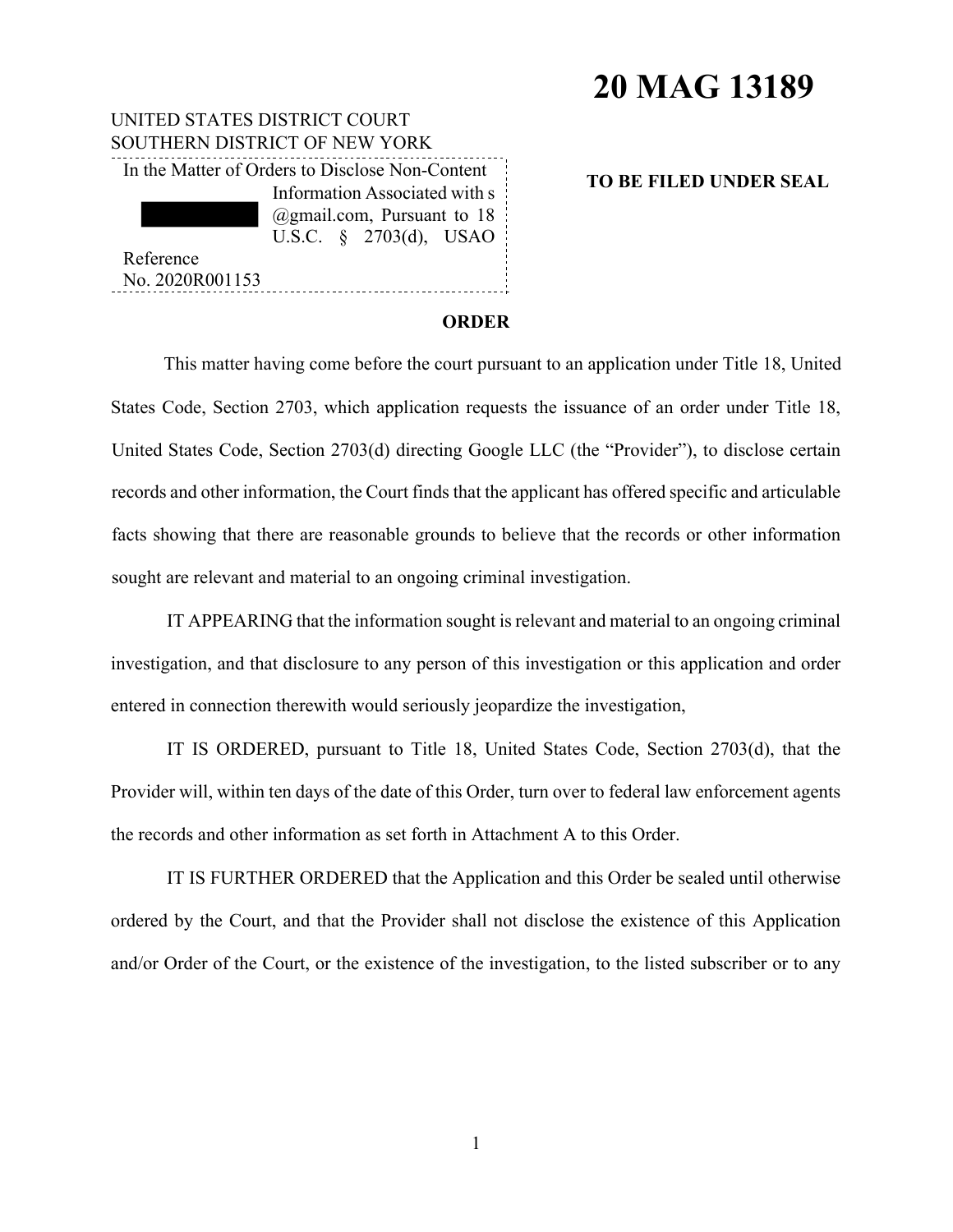other person (except as necessary to carry out this Order), for a period of one year from the date of

this Order.

SO ORDERED:

New York, New York December 11, 2020

## UNITED STATES MAGISTRATE JUDGE SOUTHERN DISTRICT OF NEW YORK